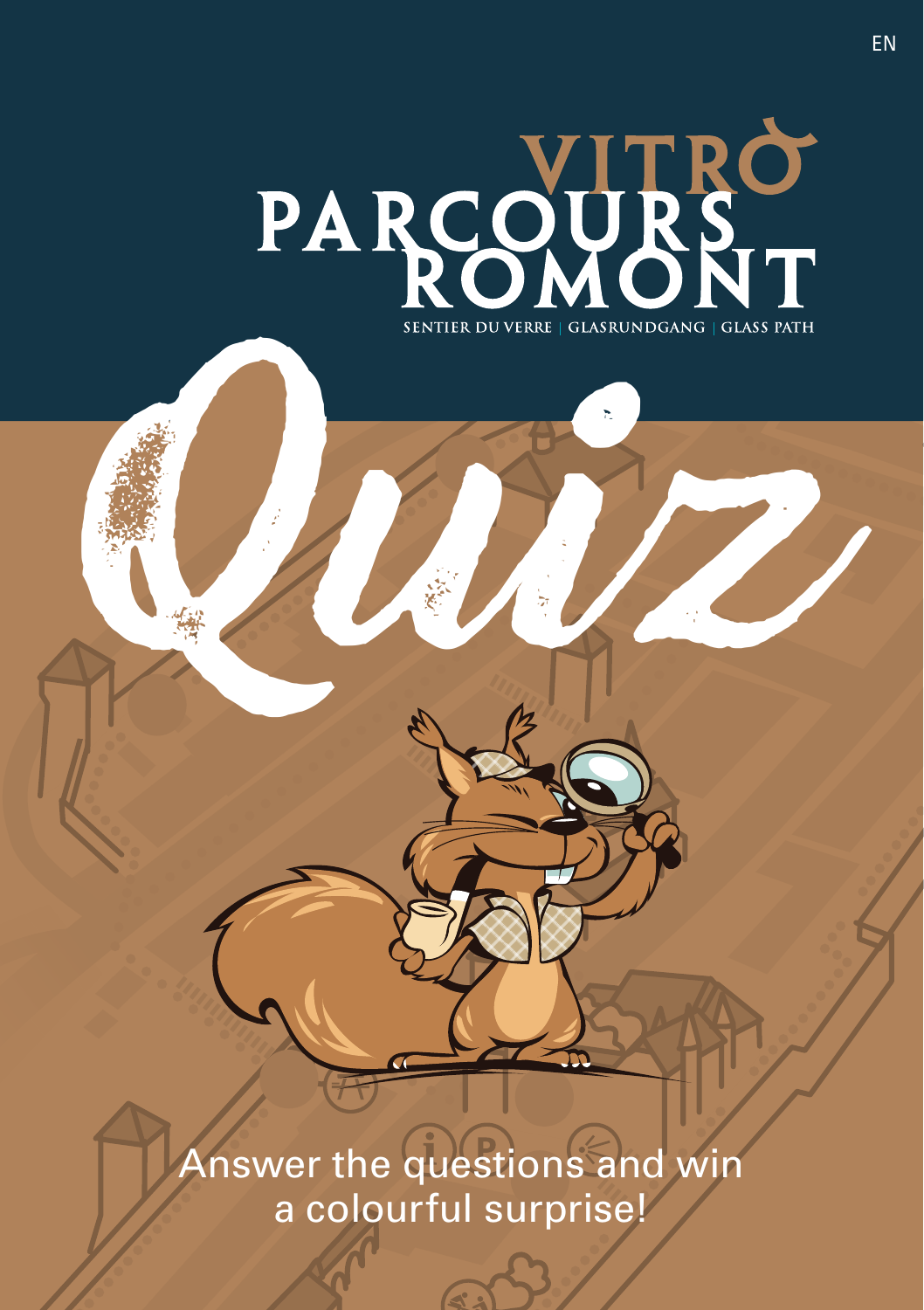### The  $\hat{Quiz}$  to find out (almost) everything about glass!

To take part in the quiz, simply follow the Vitroparcours along the ramparts of Romont and visit the Collegiate Church of Notre-Dame de l'Assomption. Each stop gives you the answer to one question. There's no need to follow the order of the questions, the Vitroparcours can be done in any direction.

Once you have completed your quiz, collect your surprise at the Tourism Office or at the Vitromusée (to see schedules on the back).

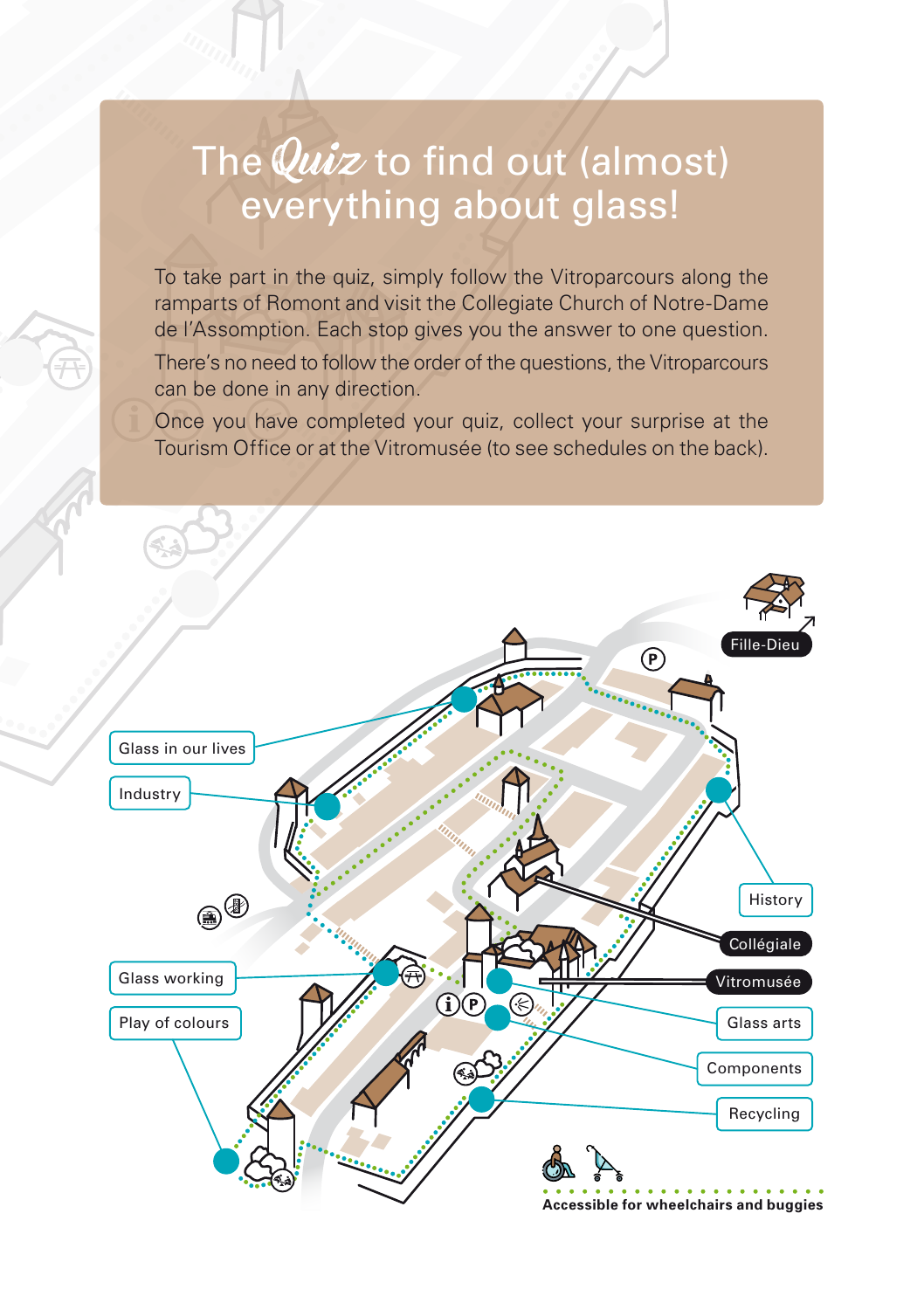## The glass arts First, put together the photo of the stained glass. What sport is being played? Basketball **Internal Institute Football** Ice Hockey The Church of Notre-Dame de l'Assomption Choose your favourite stained glass window. What colours do you find there? The components of glass Where else have you seen sand before? The history of glass: some landmarks What shape matches the side of the glass pyramid? **QUESTIONS FOR CHILDREN FROM 3 TO 7 YEARS OLD**

#### Glass in our daily lives

What objects made of glass do you have at home ?

#### Glass in the economies of Switzerland and Romont

In the picture, for which part of the house did the firm Kowalski SA build glass furniture?

Quiz <sup>1</sup>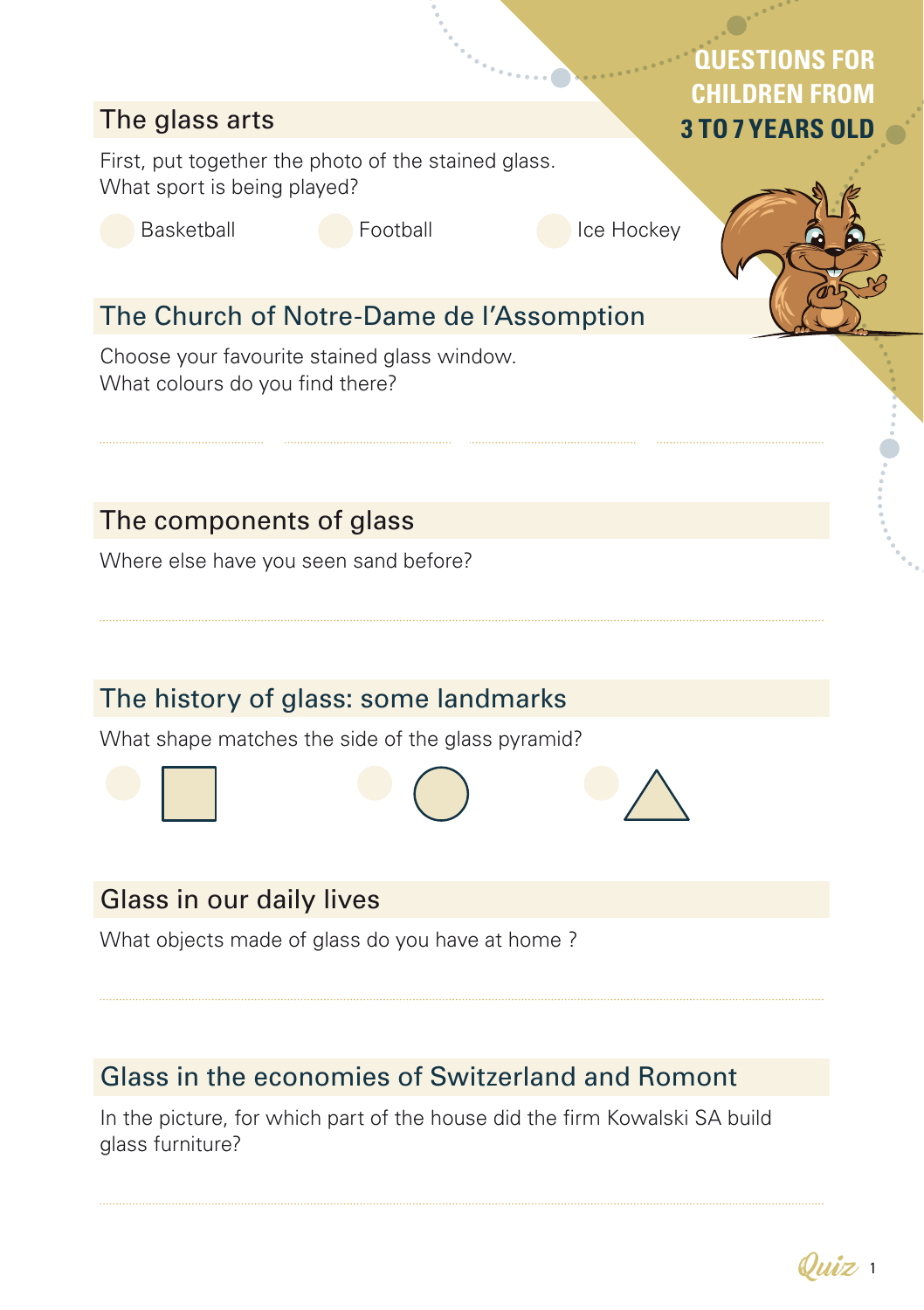#### Glass working

Look at the picture of the glass bead necklace on the cube and spot the 2 differences to the picture below.



#### Play of colours

Look around you ! What colourful games can you see?

#### Glass recycling

Connect each glass bottle with the container in the same colour.

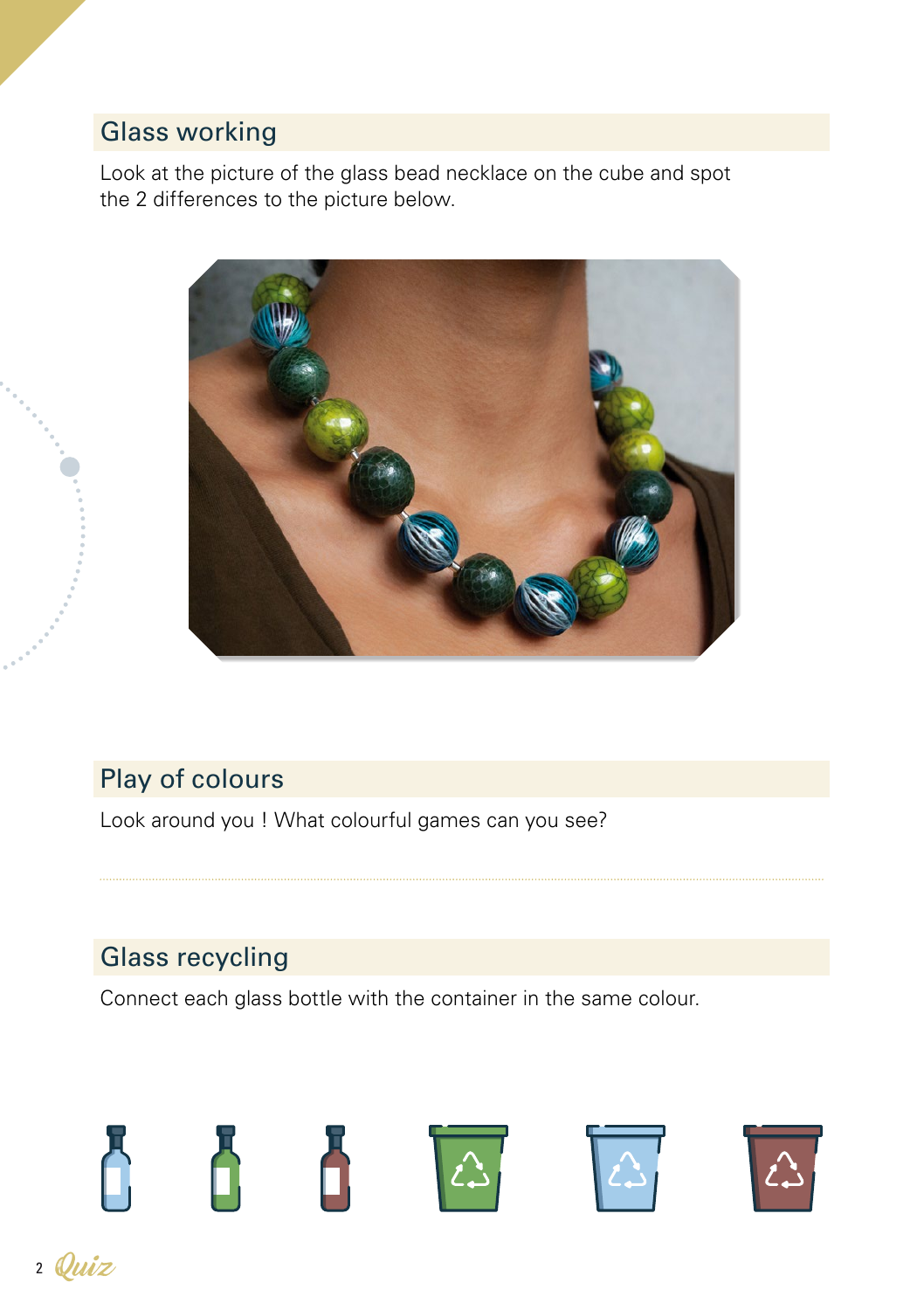Each answer will give you a word to put **8 YEARS OLD** in the crossword. When you have found them all, you will discover the mystery word!

#### The glass arts

First, put together the picture of the stained glass. What is the surname of the artist who made it?

# The Collegiate Church of

#### Notre-Dame de l'Assomption

Complete the sentence below by deciphering the inscription on the stained glass window of Noah by Sergio de Castro, indicated on the map.



I have set my bow in the clouds, and it will be the sign of the covenant between me and the earth.

#### The components of glass

What is the main component required to make glass?

## **QUESTIONS FOR CHILDREN FROM**





d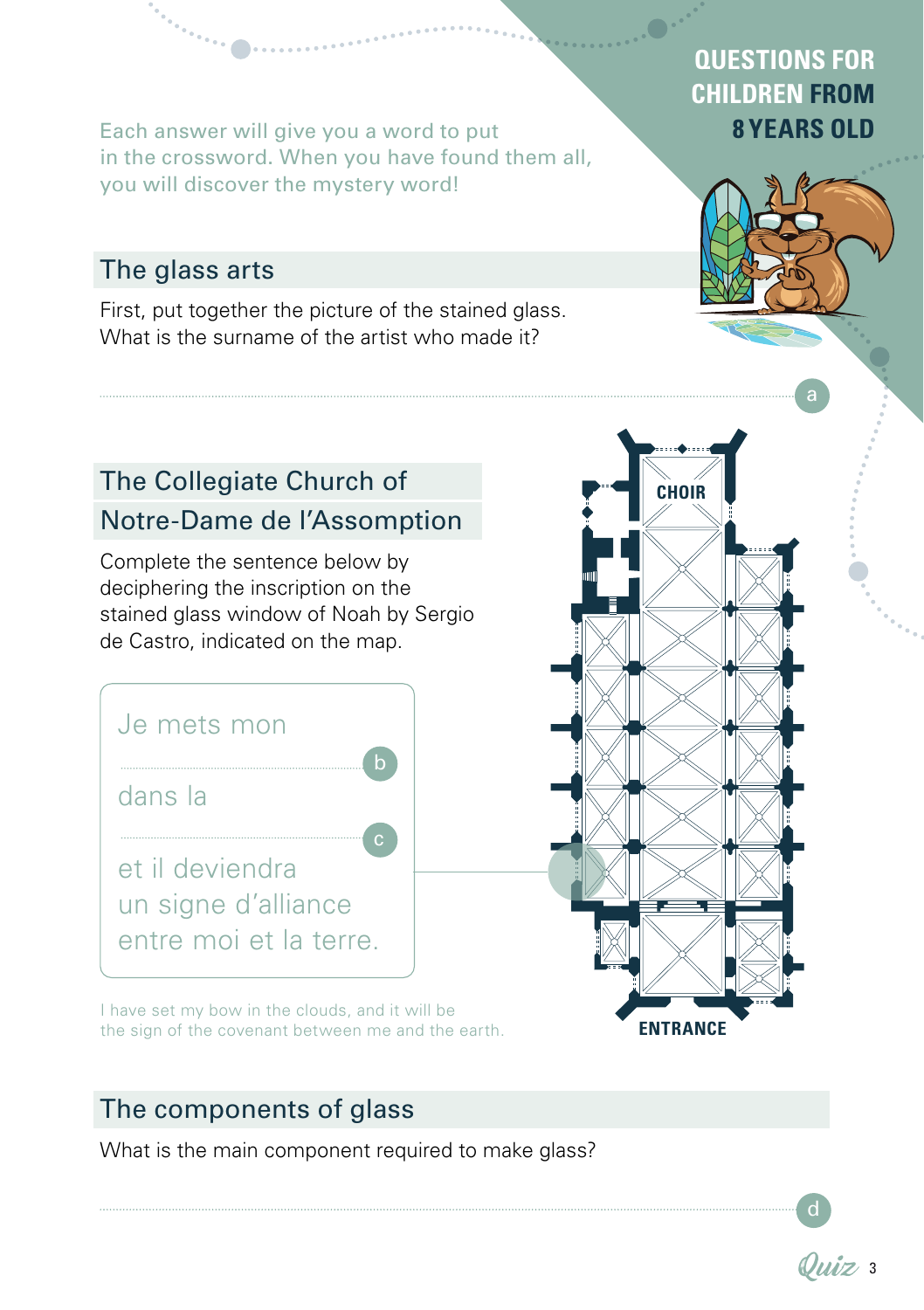#### The history of glass : some landmarks

Name a natural glass.

#### Glass in our daily lives

er en staan de gewone de gewone gewone de gewone de gewone de gewone de gewone de gewone de gewone de gewone d<br>Gewone de gewone de gewone de gewone de gewone de gewone de gewone de gewone de gewone de gewone de gewone de

What glass object placed on rooftops is used to generate energy?

#### Glass in the economies of Switzerland and Romont

In which village in the Canton of Fribourg was the glass factory active since 1776?

f

g

h

#### Glass working

What technology is used to make glass window panes?

#### Play of colours

What component is essential for making a kaleidoscope? A hint, you're looking in it every day.



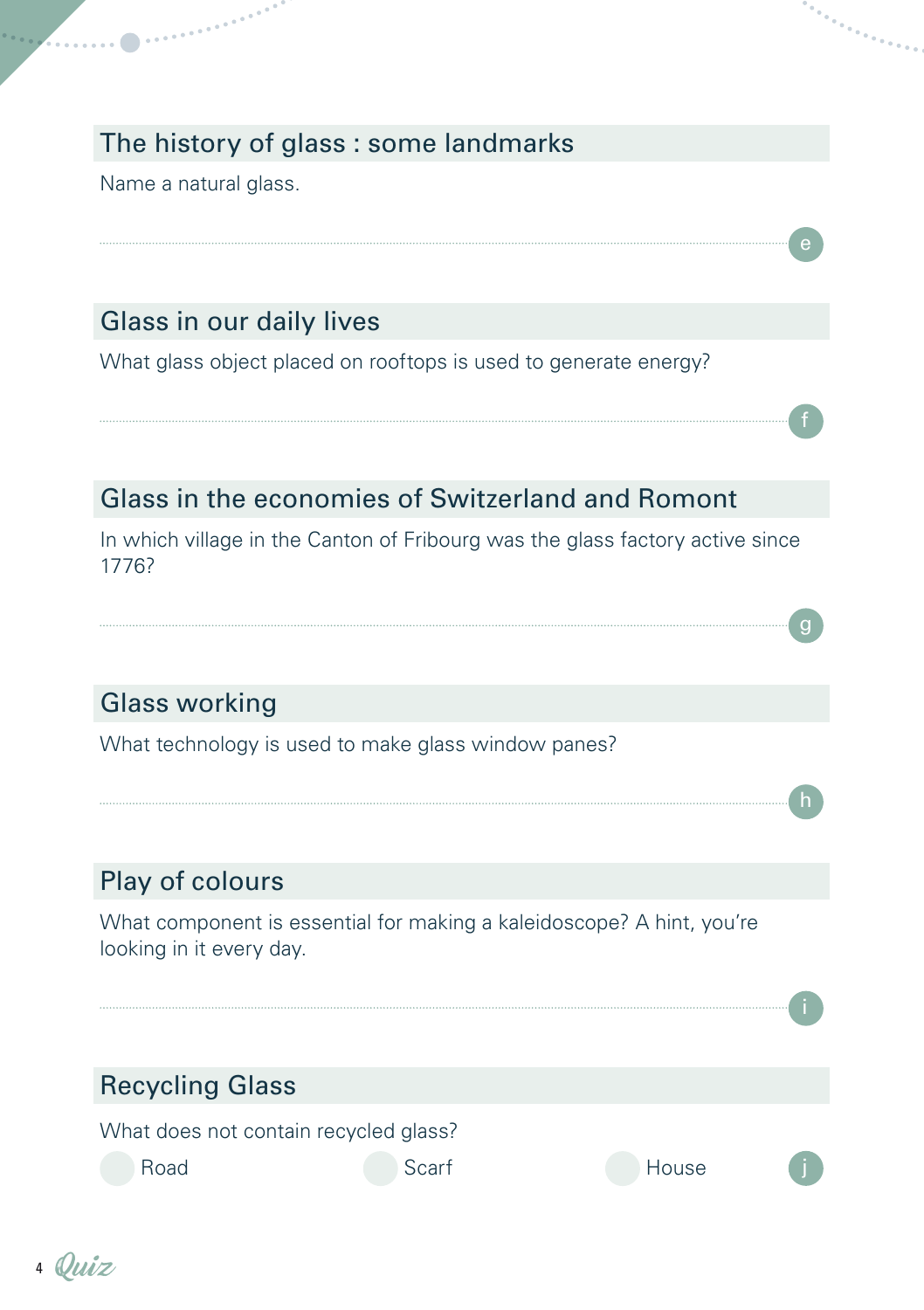